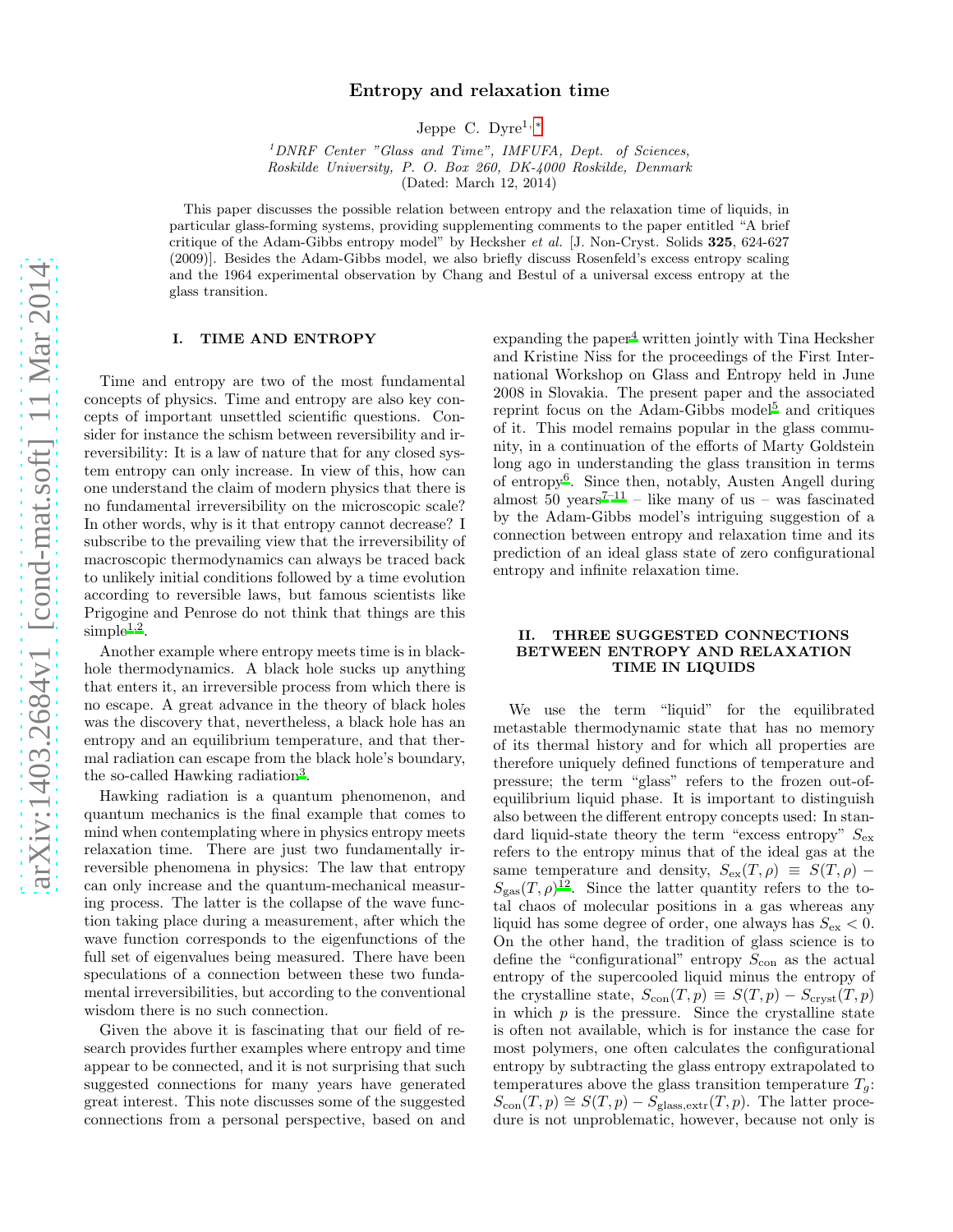the glass state not unique, the extrapolation itself can be done in different ways.

When discussing entropy in relation to a liquid's relaxation time as measured, e.g., via the diffusion constant or calculated as the inverse dielectric loss peak frequency, I can think of three important works. These are very briefly reviewed below. Throughout the discussion it is useful to keep in mind the distinction between "ordinary" liquids with relaxation times in the picosecond time range and "viscous" glass-forming, supercooled liquids for which the relaxation time spectrum extends over many decades, to hours, days, even weeks, depending on the patience of the experimenter.

#### <span id="page-1-0"></span>A. Rosenfeld's excess entropy scaling

Based on the primitive computer simulations that were possible at the time, Rosenfeld in 1977 suggested that a liquid's reduced diffusion constant and reduced shear viscosity in the "dense fluid region" (i.e., non-gas-like states) is a universal function of the liquid's excess entropy[13](#page-4-10) . The term "reduced" refers to quantities measured in the unit system in which the length unit is  $\rho^{-1/3}$ , the energy unit is  $k_B T$ , and the time unit is  $\rho^{-1/3}\sqrt{m/k_B T}$  where m is the particle mass. It should be emphasized that these units are not those usually used for the Lennard-Jones (LJ) system – the microscopic length  $\sigma$  and the energy  $\varepsilon$ of the LJ pair potential.

The systems studied by Rosenfeld were the LJ system, the one-component plasma, the  $n = 12$  inverse-power-law (IPL) pair potential, and the hard-sphere (HS) system. He justified the observed quasiuniversality of the excess ("internal") entropy dependence of the reduced viscosity and diffusion constant by arguing that each of the systems studied is well represented by a HS system. Since the latter has just one degree of freedom as regards the configurational thermodynamics – the packing ratio  $\eta$  or, equivalently at a given density, the HS radius – the excess entropy and transport coefficients are functions of  $\eta$ . Consequently, by elimination of  $\eta$  the transport coefficients are functions of the excess entropy.

For many years there was only modest interest in Rosenfeld's observation of the importance of the excess entropy and the quasiuniversal way in which it appears to control liquid dynamics. During the last ten years, however, there has been a considerable focus on it, and 80% of the paper's citations occurred the last ten years. Closely related to Rosenfeld's observation, but unaware of it, Dzugutov in 1996 noted that the two-particle entropy appears to control dynamic quantities like the self-diffusion constant<sup>[14](#page-4-11)</sup>. In fact, the excess entropy consists of a sum of n-particle terms<sup>[15](#page-4-12)</sup>, and the most important term is usually the two-particle entropy that is easily calculated from the radial distribution function.

During the last ten years there have been several investigations of Rosenfeld excess entropy scaling, mostly based on computer simulations. These studies have generally confirmed its usefulness, compare Refs. [16](#page-4-13)[–19](#page-4-14) that give references to other relevant papers.

### B. The Chang-Bestul connection

In a paper from 1964 entitled "Excess entropy at glass transformation" Chang and Bestul compiled results from careful measurements on a number of glass-forming liquids[20](#page-4-15). These authors define the excess entropy as the entropy difference between the supercooled liquid at a given temperature and that of the "supercooled amorphous phase in a unique reference state from which, even in principle, no further entropy can be lost by liquidlike configurational relaxation". Today one would refer to this as the ideal glass state of zero configurational entropy, by some believed to be approached for the equilibrium liquid if the temperature approaches the VFT divergence temperature  $T_0$ . Note that this definition is different from the one usually used in liquid state theory.

The conclusion based on the data compiled by Chang and Bestul was that the excess entropy "per bead" (equivalent to polymer molecular chain lengths as de-fined by Wunderlich<sup>[21](#page-4-16)</sup>) is an almost universal constant at the calorimetric glass transition.

There is nothing special about the calorimetric glass transition, which usually corresponds to cooling rates of order Kelvin per minute – for a different cooling rate the glass transition takes place at a (slightly) different temperature. Consequently, the reported universality of the excess entropy at  $T<sub>g</sub>$  should apply also for other cooling rates. The glass transition takes place when the equilibrium liquid's relaxation time  $\tau$  upon cooling becomes comparable to the inverse cooling rate  $\tau \sim 1/(d \ln T/dt)$ . The logical consequence of the Chang-Bestul work is therefore that the liquid's relaxation time is a universal function of the excess entropy.

#### C. The Adam-Gibbs model

The most popular entropy model is that of Adam and Gibbs from  $1965^5$  $1965^5$  $1965^5$ , which is the subject of our 2009 paper "A brief critique of the Adam-Gibbs entropy model"[4](#page-4-4) . The Adam-Gibbs idea is that the loss of configurational entropy upon cooling – in practice identified with the excess entropy as Bestul and Chang defined it experimentally – means that the system has much fewer states to jump between as the temperature is decreased. A state is here to be thought of as a potential-energy minimum, an inherent state, although the Adam-Gibbs paper preceded the introductions and discussions of these concepts by Goldstein in 1969[22](#page-4-17) and by Stillinger and Weber in  $1983^{23}$  $1983^{23}$  $1983^{23}$ . The loss of available states upon cooling according to Adam and Gibbs means that larger and larger "cooperatively rearranging regions" must be involved in transitions between any two states. Assuming that the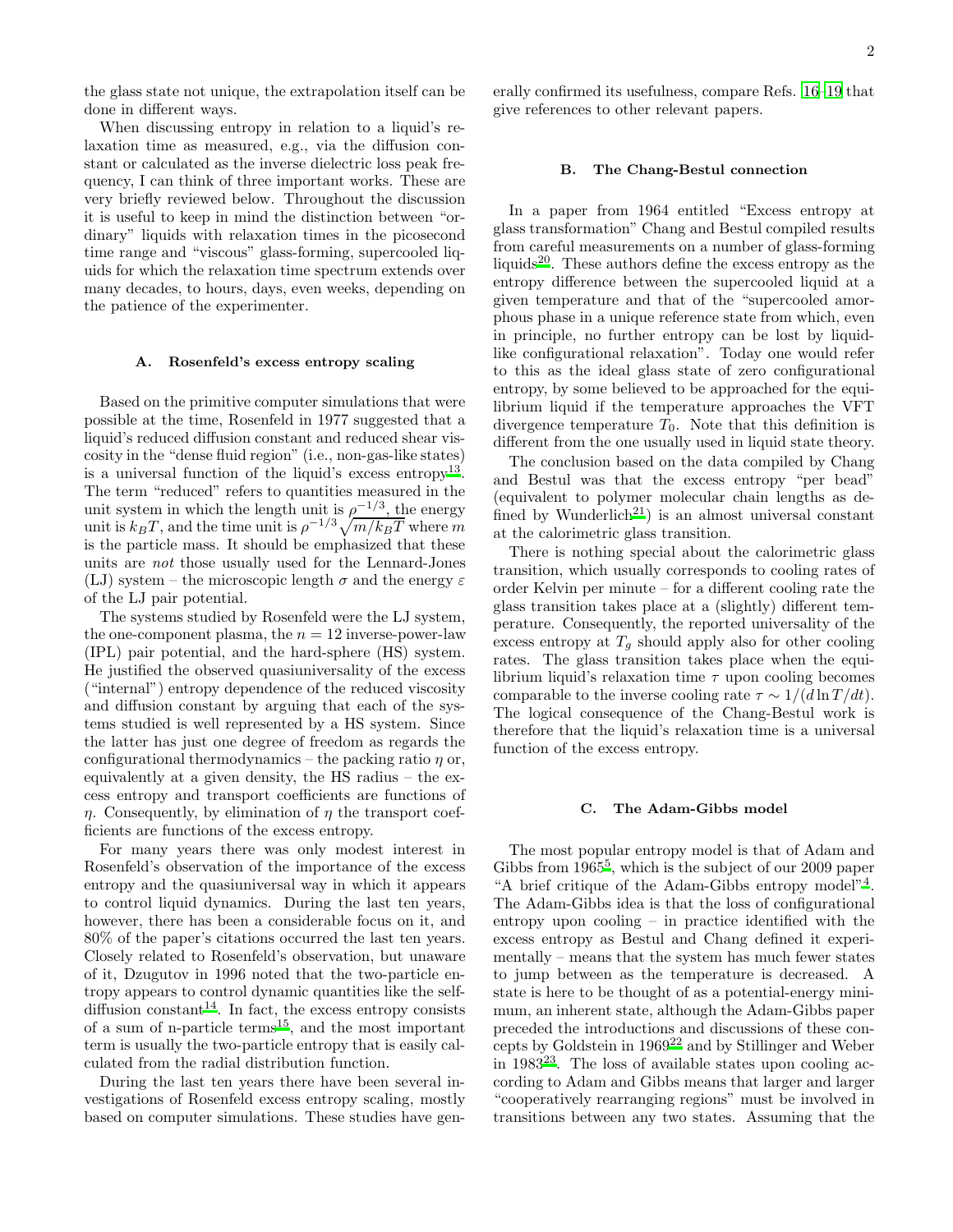activation energy is proportional to the volume of these regions, Adam and Gibbs arrived at

<span id="page-2-0"></span>
$$
\tau(T) = \tau_0 \exp\left(\frac{A}{TS_c(T)}\right). \tag{1}
$$

In particular, the relaxation time diverges at the Kauzmann temperature, the temperature at which the excess entropy extrapolates to zero. The beautiful physical picture is that at this temperature there is just one equilibrium liquid state and for this reason, no transitions are possible. In this way the Adam-Gibbs picture was very modern in ascribing the dramatic increase of the relaxation time observed upon cooling for a glass-forming liquid to the approach to a second-order phase transition. Thus there is an underlying phase transition that can never be reached, the existence of which nevertheless is the cause of the dramatic slowing down. This idea remains popular in the glass community, also among leading theorists as exemplified, e.g., in the random first order transition (RFOT) theory of Wolynes and coworkers<sup>[24](#page-4-19)[,25](#page-4-20)</sup>.

# III. CRITIQUES OF THE ADAM-GIBBS ENTROPY MODEL

Reference [4](#page-4-4) from 2009 summarizes our pragmatic critiques of the Adam-Gibbs model, the details of which will not be repeated here. The critiques are grouped into two categories. Regarding the model assumption there are a number of ad hoc assumptions one may question and wonder about:

- That the liquid may be regarded as a collection of independently rearranging regions;
- That a region must have at least two configurations;
- That the activation energy is proportional to the region volume;
- That a unique "ideal" glass state exists even though no characterization of it has been given.

Regarding the Adam-Gibbs model's experimental validation one may question and wonder about:

- The small sizes of the assumed independently rearranging regions arrived at in fitting model to data (typically 4-8 molecules at the lowest temperatures, smaller at higher temperatures);
- The identification of the configurational entropy with the experimental excess entropy, a quantity that is, moreover, not even experimentally well defined;
- The assumption that the crystal and the glass(es) have identical vibrational entropies often used to calculate the configurational entropy;
- The assumption that a liquid cannot have a lower entropy than the crystal at the same temperature;
- The "Kauzmann" extrapolation of the supercooled liquid's entropy to temperatures below  $T_g$ ;
- The basis for identifying the Kauzmann temperature at which the extrapolated excess entropy vanishes with the VFT temperature at which the liquid's relaxation time diverges $^{26}$  $^{26}$  $^{26}$ .
- The basis for concluding that the equilibrium liquid's relaxation time diverges at a finite  $temperature<sup>27</sup>$  $temperature<sup>27</sup>$  $temperature<sup>27</sup>$ ;

Despite the above listed potential problems, the Adam-Gibbs model remains popular for the simple reason that many data have been reported to conform to Eq. [\(1\)](#page-2-0). These include extensive experimental data on  $^{\rm org.}$ and inorganic gla[s](#page-4-24)s formers<sup>28</sup>, as well as extensive com-puter simulation data<sup>[29](#page-4-25)-31</sup>.

We proceed to review a recent theoretical development that throws light on the role of entropy for the dynamics of liquids.

### IV. INSIGHTS FROM THE ISOMORPH **THEORY**

We start by briefly reviewing the isomorph theory that was proposed in 2009 in Ref. [32;](#page-4-27) the theory was summarized in more detail with a focus on its experimental consequences in Ref. [33](#page-5-0) as well as with a more theoretical focus in Ref. [34](#page-5-1).

An isomorph is a curve in the two-dimensional thermodynamic phase diagram – parameterized, e.g., by density and temperature or by pressure and temperature – along which several quantities are invariant when given in the reduced units defined in Sec. [II A.](#page-1-0) The isomorph invariants include the excess entropy, the isochoric specific heat, the instantaneous shear modulus, the diffusion constant, the viscosity, in fact structure and dynamics as such are invariant in reduced units. Isomorphs are configurational adiabats, but it is not the case that configurational adiabats for all systems have the several additional invariants that characterize isomorphs. In other words, an isomorph is a configurational adiabat, but not all such adiabats are isomorphs.

Consider a classical-mechanical system of N particles of mass m in volume V with density  $\rho = N/V$ . The collective position vector is defined by  $\mathbf{R} \equiv (\mathbf{r}_1, ..., \mathbf{r}_N)$ and the reduced collective position vector is defined by  $\tilde{\mathbf{R}} \equiv \rho^{1/3} \mathbf{R}$ . Two state points with density and temperature  $(\rho_1, T_1)$  and  $(\rho_2, T_2)$  are isomorphic<sup>[32](#page-4-27)</sup> if whenever two of their microconfigurations have the same reduced coordinates, their canonical probabilities are the same. This translates into  $\exp\left(-U(\rho_1^{-1/3}\tilde{\mathbf{R}})/k_BT_1\right)$  =  $C_{12} \exp \left(-U(\rho_2^{-1/3}\tilde{\mathbf{R}})/k_B T_2\right)$  in which  $\tilde{\mathbf{R}}$  is the com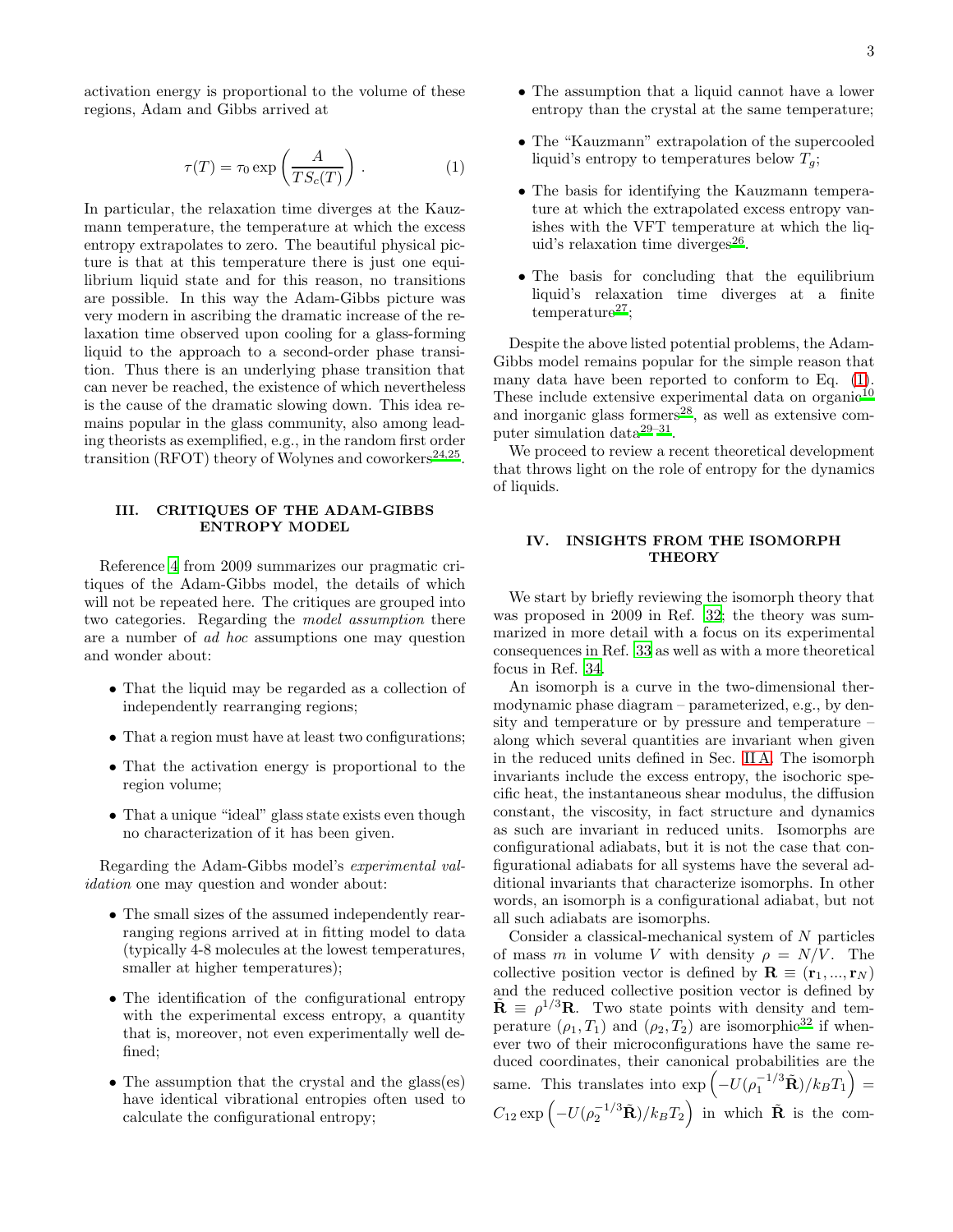mon reduced position vector of the two microconfigurations. The equivalence classes of this relation are the system's isomorphs $32$ . The only systems that have exact isomorphs are those for which the potential energy is a homogeneous function, i.e., obeys  $U(\lambda \mathbf{R}) = \lambda^{-n} U(\mathbf{R})$ for some  $n$ , for instance systems with inverse-power-law (IPL) pair potentials.

A system has isomorphs if and only if in the relevant part of thermodynamic phase space the system has strong correlations between its  $NVT$  (canonical) equilib-rium fluctuations of virial and potential energy<sup>[32](#page-4-27)</sup>, typically with a Pearson correlation coefficient above 0.9. This is never the case close to (most of) the gas-liquid coexistence line, at the critical point, or in the gas phase; strong virial potential-energy correlations are found at typical condensed-phase liquid state points – as well as at all crystalline and glass states $^{35,36}$  $^{35,36}$  $^{35,36}$  $^{35,36}$ .

The class of liquids with good isomorphs in the condensed-phase part of phase space was previously referred to as "strongly correlating", but since this was repeatedly confused with strongly correlated quantum systems and since these liquids are simple in their properties<sup>[34](#page-5-1)</sup>, we now call them "Roskilde-simple".

Computer simulations have demonstrated several examples of Roskilde-simple systems, for instance  $34,37$  $34,37$ : The Lennard-Jones (LJ) system and its generalizations to mixtures and to other exponents than 6 and 12, simple molecular liquids like the asymmetric dumbbell or the Wahnstrom OTP model, the Buckingham liquid, the "repulsive" LJ system (i.e., with plus instead of minus between the two IPL terms), the 10-bead flexible LJ chain[38](#page-5-5), etc. The isomorph theory works very well for solids; thus an LJ crystal has more than  $99\%$   $WU$  correlations and, e.g., the phonon spectrum and the vacancy diffusion constant are isomorph invariants<sup>[35](#page-5-2)[,36](#page-5-3)</sup>.

For real systems, we believe that most or all van der Waals bonded and metallic liquids are Roskilde- $simple^{35}$  $simple^{35}$  $simple^{35}$ , whereas covalently- and hydrogen-bonded liquids are not because strong directional bonding usually ruin strong virial potential-energy correlations and thus the isomorphs.

The isomorph theory explains a number of experimental observations, for instance density scaling of the dynamics for van der Waals liquids and why this works poorly for hydrogen-bonded liquids<sup>[39](#page-5-6)</sup>, or isochronal superposition for van der Waals liquids, the fact that the relaxation time for some liquids determines the entire relaxation spectrum throughout the thermodynamic phase diagram[40](#page-5-7). The melting line is an isomorph, and this explains the invariances along this line of reduced viscosity, excess entropy,  $etc^{32,41}$  $etc^{32,41}$  $etc^{32,41}$  $etc^{32,41}$ . A further confirmation of the isomorph theory was recently provided by the experimental validation of the theory's prediction that the densityscaling exponent can be determined from linear-response thermoviscoelastic measurements at ambient pressure<sup>[42](#page-5-9)</sup>.

Roskilde-simple systems have simple thermodynamics. Thus if s is the excess entropy per particle, temperature factorizes as follows<sup>[43](#page-5-10)</sup>  $k_BT = f(s/k_B)h(\rho)$  in which f

is a dimensionless function. Since the excess entropy is isomorph invariant, the isomorphs are given by  $h(\rho)/T =$ Const. For systems described by pair potentials of the form  $v(r) = \sum_{n} \varepsilon_n (r/\sigma)^{-n}$  the function  $h(\rho)$  is given by  $h(\rho) = \sum_n C_n \rho^{n/3}$  in which the only non-zero terms are those that occur in  $v(r)^{43,44}$  $v(r)^{43,44}$  $v(r)^{43,44}$  $v(r)^{43,44}$ . In conjunction with  $h(\rho)/T =$  Const this provides a convenient way to map out the isomorphs in the phase diagram.

It was recently argued<sup>[45](#page-5-12)</sup> that a Roskilde-simple system is characterized by "hidden scale invariance" manifested in the approximate relation

$$
U(\mathbf{R}) \cong h(\rho)\tilde{\Phi}(\tilde{\mathbf{R}}) + g(\rho).
$$
 (2)

Clearly, all the reduced-unit physics is contained in the term  $\Phi(R)$ ; since it is dimensionless, this term cannot involve the characteristic length  $\sigma$  of the microscopic potential or the microscopic energy scale  $\varepsilon$ . The overall energy scale is set by  $h(\rho)$  – even away from thermal equilibrium – which for some dimensionless function  $h$ can be written  $h(\rho) = \varepsilon \tilde{h}(\rho \sigma^3)$ .

Returning now to the connection between entropy and relaxation time of liquids, we first note that the isomorph theory gives rise to an "isomorph filter"<sup>[32](#page-4-27)</sup>, which can be used to distinguish between different theories of a liquid's relaxation time. Suppose a theory for glass-forming liquids' relaxation time claims universal validity, like the Adam-Gibbs model<sup>[5](#page-4-5)</sup>, the free-volume theories, the shoving model $46,47$  $46,47$ , etc. Then the theory must also apply for the Roskilde-simple liquids. Since the difference between reduced and non-reduced relaxation time is insignificant for a supercooled liquid, and since the (reduced) relaxation time is an isomorph invariant, the quantity controlling the relaxation time must also be an isomorph invariant. This is the case for Rosenfeld's excess entropy scaling which states that the relaxation time is function of the excess entropy. Likewise, this is the case for the shoving model because the reduced instantaneous shear modulus is an isomorph invariant<sup>[32](#page-4-27)</sup>. If the number  $A$  of the Adam-Gibbs relation Eq. [\(1\)](#page-2-0) is constant throughout the phase diagram, however, as is usually assumed in experimental validations of this relation, the Adam-Gibbs relation does not survive the isomorph filter, i.e., it cannot apply universally. The computer simulations confirming this relation do reveal a density dependence of A, and interestingly it has very recently been verified that this density dependence is precisely large enough to make the Adam-Gibbs relation consistent with the isomorph filter  $(A \propto \rho^{\gamma}$  in which  $\gamma$  is the density-scaling exponent)<sup>[48](#page-5-15)</sup>.

The isomorph theory puts the entropy-time discussion into a new perspective. About half of all liquids (metals and van der Waals systems) are Roskilde-simple in the condensed phase including close to the glass transition, and for any such system the relaxation time is a unique and well-defined function of the excess entropy. This does not imply a causal relation between relaxation time and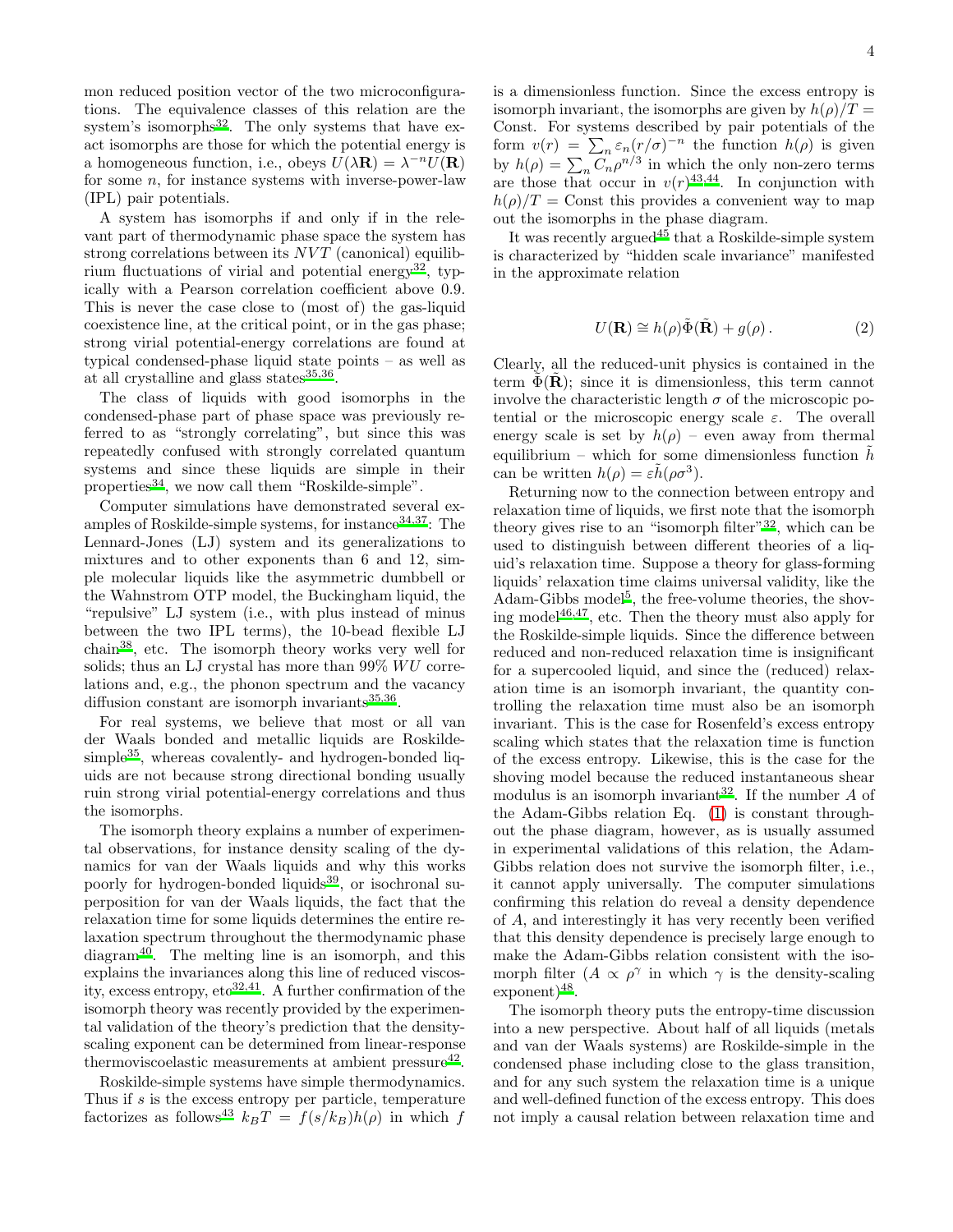entropy, however; any other isomorph invariant also determines the relaxation time, for instance the isochoric specific heat, as recently demonstrated<sup>[49](#page-5-16)</sup>.

The theory of Roskilde-simple liquids' isomorphs reminds us that a correlation between two quantities does not logically imply a causal relationship. In this respect, I always come to think of the fact that most people die in a bed. This does not imply that it is dangerous to go to bed, of course; on the contrary it may be dangerous not to do so for a seriously ill person!

# V. WHERE DOES ALL THIS LEAVE US?

Does entropy control the relaxation time of a glassforming liquid? Consider first the fairly large class of Roskilde-simple liquids. Here one cannot give a definite answer to the question, because any isomorph invariant will appear to "control" any other. Thus the excess entropy appears to control the relaxation time for these liquids, but so does, e.g., the isochoric specific heat or the reduced instantaneous shear modulus. In fact, one might equally well state that the relaxation time "controls" the excess entropy! The situation is similar to that of the Lindemann melting criterion for a Roskilde-simple crystal: The crystal's reduced vibrational mean-square displacement is an isomorph invariant, i.e., invariant along the melting line. For this reason it will appear as if the crystal melts because the vibrations reach a certain strength, which makes a lot of sense physically. But according

- <sup>∗</sup> Electronic address: [dyre@ruc.dk](mailto:dyre@ruc.dk)
- <span id="page-4-1"></span><span id="page-4-0"></span>1 I. Prigogine and I. Stengers, *Order out of Chaos* (Bantam, 1984).
- <span id="page-4-2"></span><sup>2</sup> R. Penrose, *The Emperor's New Mind* (Random House, 1994).
- <span id="page-4-3"></span>3 S. W. Hawking, Comm. Math. Phys. 43, 199 (1975).
- <span id="page-4-4"></span>4 J. C. Dyre, T. Hecksher, and K. Niss, J. Non-Cryst. Solids 355, 624 (2009).
- <span id="page-4-5"></span> $^5$  G. Adam and J. H. Gibbs, J. Chem. Phys. 43, 139 (1965).
- <span id="page-4-6"></span><sup>6</sup> M. Goldstein, J. Chem. Phys. **39**, 3369 (1963).
- <span id="page-4-7"></span><sup>7</sup> C. A. Angell, J. Am. Ceram. Soc. **51**, 117 (1968).
- <sup>8</sup> C. A. Angell and J. C. Tucker, J. Phys. Chem. 78, 278 (1974).
- $9$  C. A. Angell, Science 267, 1924 (1995).
- <span id="page-4-23"></span><sup>10</sup> R. Richert and C. A. Angell, J. Chem. Phys. 108, 9016 (1998).
- <span id="page-4-8"></span><sup>11</sup> C. A. Angell, K. L. Ngai, G. B. McKenna, P. F. McMillan, and S. W. Martin, J. Appl. Phys. 88, 3113 (2000).
- <span id="page-4-9"></span><sup>12</sup> J. P. Hansen and J. R. McDonald, *Theory of Simple Liquids: with Applications to Soft Matter* (Academic, New York, 2013), 4th ed.
- <span id="page-4-10"></span><sup>13</sup> Y. Rosenfeld, Phys. Rev. A 15, 2545 (1977).
- <span id="page-4-11"></span><sup>14</sup> M. Dzugutov, Nature **381**, 137 (1996).
- <span id="page-4-12"></span><sup>15</sup> R. E. Nettleton and M. S. Green, J. Chem. Phys. 29, 1365 (1958).
- <span id="page-4-13"></span><sup>16</sup> J. R. Errington, T. M. Truskett, and J. Mittal, J. Chem. Phys. 125, 244502 (2006).

to the isomorph theory there need not be a compelling causal connection.

Consequently, in order to answer the above question one must focus on non-Roskilde-simple glass formers, i.e., on hydrogen-bonded and covalently bonded liquids. It is noteworthy that the Adam-Gibbs expression has been reported to fit data also for such systems, a fact that certainly strengthens the connection between entropy and relaxation time. On the other hand, the situation is not quite clear to me since, for instance, Rosenfeld excess entropy scaling appears to work best for Roskilde-simple liquids. More work is needed to resolve this issue, in truth a very common conclusion to a scientific enquiry. – Discussions on the intriguing connection between entropy and time in supercooled liquids will most likely continue for a number of years.

### Acknowledgments

This paper was presented at the Symposium on Fragility held January 5-8, 2014, Bangalore, as a tribute to glass science's grand old man Austen Angell. Austen is a polyhistor of the natural sciences, and his eternal curiosity and search for unexpected links between different fields and observations remain a strong source of inspiration to all of us. – The centre for viscous liquid dynamics "Glass and Time" is sponsored by the Danish National Research Foundation via grant DNRF61.

- <sup>17</sup> J. Mittal, J. R. Errington, and T. M. Truskett, J. Phys. Chem. B 110, 18147 (2006).
- $^{18}$  S. Ruchi, S. N. Chakraborty, and C. Chakravarty, J. Chem. Phys. 125, 204501 (2006).
- <span id="page-4-14"></span><sup>19</sup> M. Agarwal, M. Singh, B. S. Jabes, and C. Chakravarty, J. Chem. Phys. 134, 014502 (2011).
- <span id="page-4-15"></span><sup>20</sup> A. B. Bestul and S. S. Chang, J. Chem. Phys. 40, 3731 (1964).
- <span id="page-4-16"></span> $21\,$  B. Wunderlich, J. Phys. Chem. **64**, 1052 (1960).
- <span id="page-4-17"></span><sup>22</sup> M. Goldstein, J. Chem. Phys. **51**, 3728 (1969).<br><sup>23</sup> E. H. Stillinger and T. A. Weber, Phys. Pox.
- <span id="page-4-18"></span><sup>23</sup> F. H. Stillinger and T. A. Weber, Phys. Rev. A 28, 2408 (1983).
- <span id="page-4-19"></span><sup>24</sup> V. Lubchenko and P. G. Wolynes, Annu. Rev. Phys. Chem. 58, 235 (2007).
- <span id="page-4-20"></span><sup>25</sup> P. G. Wolynes and V. Lubchenko, *Structural Glasses and Supercooled Liquids: Theory, Experiment, and Applications* (Wiley, 2012).
- <span id="page-4-21"></span> $26$  H. Tanaka, Phys. Rev. Lett. **90**, 055701 (2003).
- <span id="page-4-22"></span><sup>27</sup> T. Hecksher, A. I. Nielsen, N. B. Olsen, and J. C. Dyre, Nature Phys. 4, 737 (2008).
- <span id="page-4-24"></span><sup>28</sup> P. Richet and Y. Bottinga, Rev. Mineralogy 32, 67 (1995).
- <span id="page-4-25"></span><sup>29</sup> S. Sastry, J. Phys.: Condens. Matter **12**, 6515 (2000).<br><sup>30</sup> S. Kannalan, G. December and S. Sastry, PMAS 1
- S. Karmakar, C. Dasguptaa, and S. Sastry, PNAS 106, 3675 (2009).
- <span id="page-4-26"></span><sup>31</sup> F. W. Starr, J. F. Douglas, and S. Sastry, J. Chem. Phys. 138, 12A541 (2013).
- <span id="page-4-27"></span><sup>32</sup> N. Gnan, T. B. Schrøder, U. R. Pedersen, N. P. Bailey,